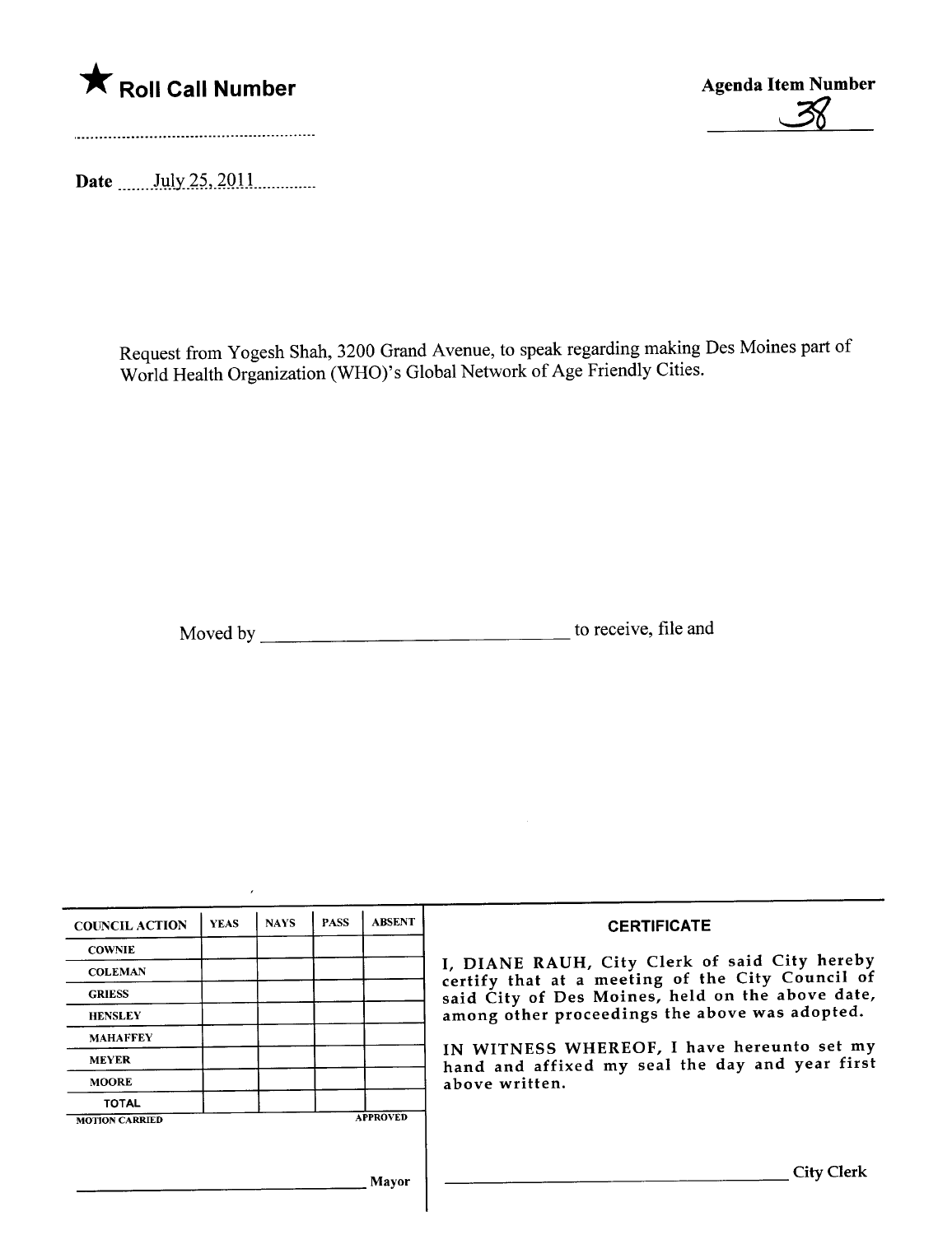## Rauh, Diane i.

| From:    | WebSite                                                    |
|----------|------------------------------------------------------------|
| Sent:    | Friday, July 08, 2011 9:17 AM                              |
| To:      | CouncilSpeak                                               |
| $Cc$ :   | <b>CityClerk</b>                                           |
| Subject: | Request to Speak Before the City Council - form submission |

First Name: Yogesh

Last Name: Shah

Address: 3200 Grand Ave.

City: Des Moines

State: IA

Zip: 50312

Phone: 515 271 1369

Email: yogesh. shah@dmu.edu

Speaker(s): Dr. Shah and Joel Olah

Meeting Date: Monday, July 25, 2011

Regarding: To Make Des Moines part of World Health Organization (WHO)'s Global Network of Age Friendly Cities.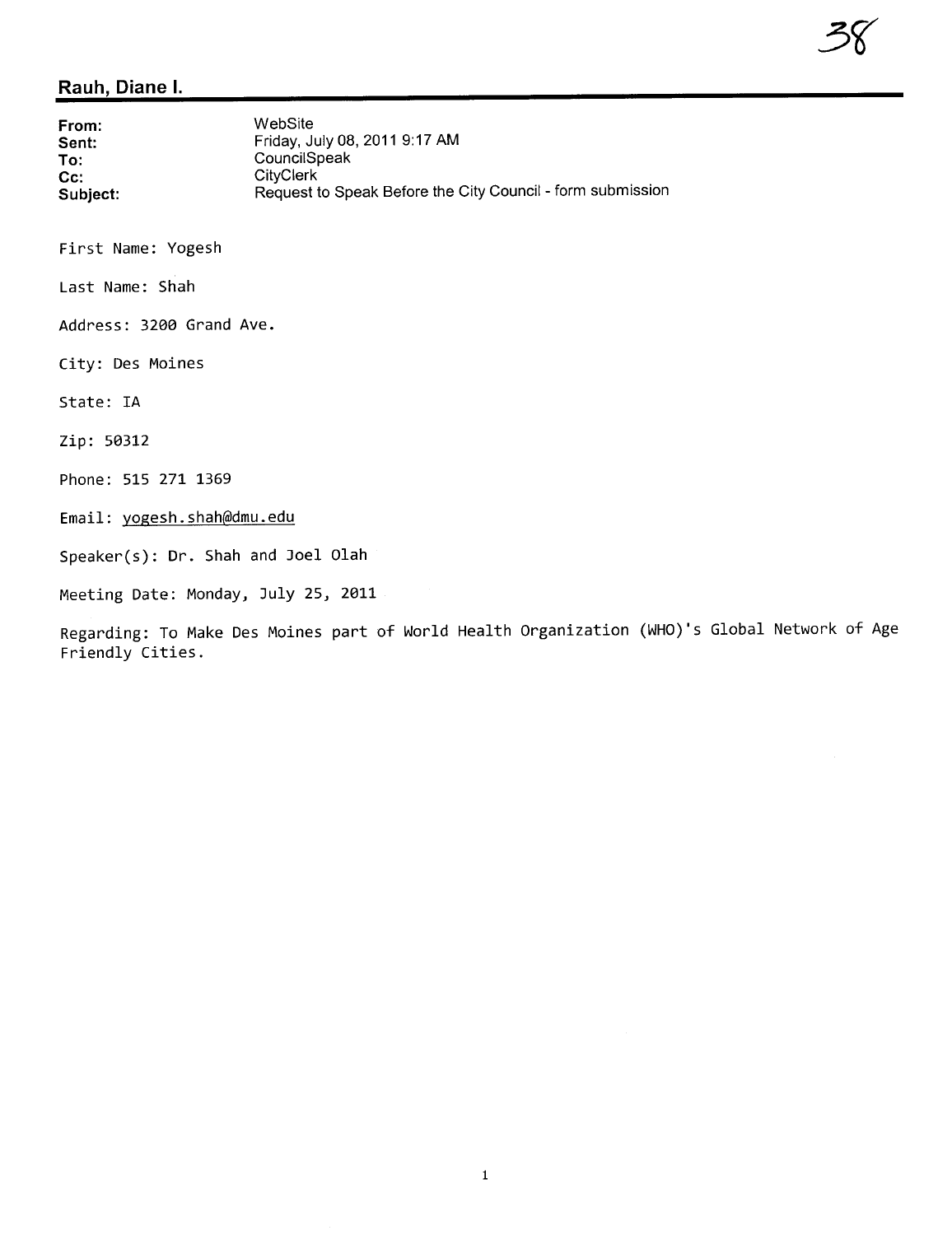



3~

July 15, 2011

Dear Des Moines City Council Members:

Thank you for the opportunity to meet with the City Council to discuss the World Health Organization's (WHO) Global Network of Age-friendly Cities. The WHO is an entity of the United Nations and is responsible for providing leadership and technical assistance to countries in issues related to improved health. It has recently established a program for Age-friendly Cities which are defined as an inclusive and accessible urban environment that promotes active aging. We would like Des Moines to be the first Midwest city to be designated as a WHO Age-friendly city.

Data from the 2010 Census show that 16% of Des Moines' population is 60 years or older and 6.1% is 75 years of age or older. We are living in a city with a large and growing elder population. To accommodate the needs of this large portion of the population should be a high priority for our city. But the issues are complex and the costs could be substantiaL.

However, the WHO offers a model, "bottom up" approach to planning and implementing actions that will make Des Moines age-friendly. WHO has developed specific planning tools and provides technical assistance to communities that seek to achieve this status. The planning tools include the following areas that influence the health and quality of life of older people:

- 1. Outdoor spaces and buildings
- 2. Transportation
- 3. Housing
- 4. Social participation
- 5. Respect and social inclusion
- 6. Civic participation and employment
- 7. Communication and information
- 8. Community support and health services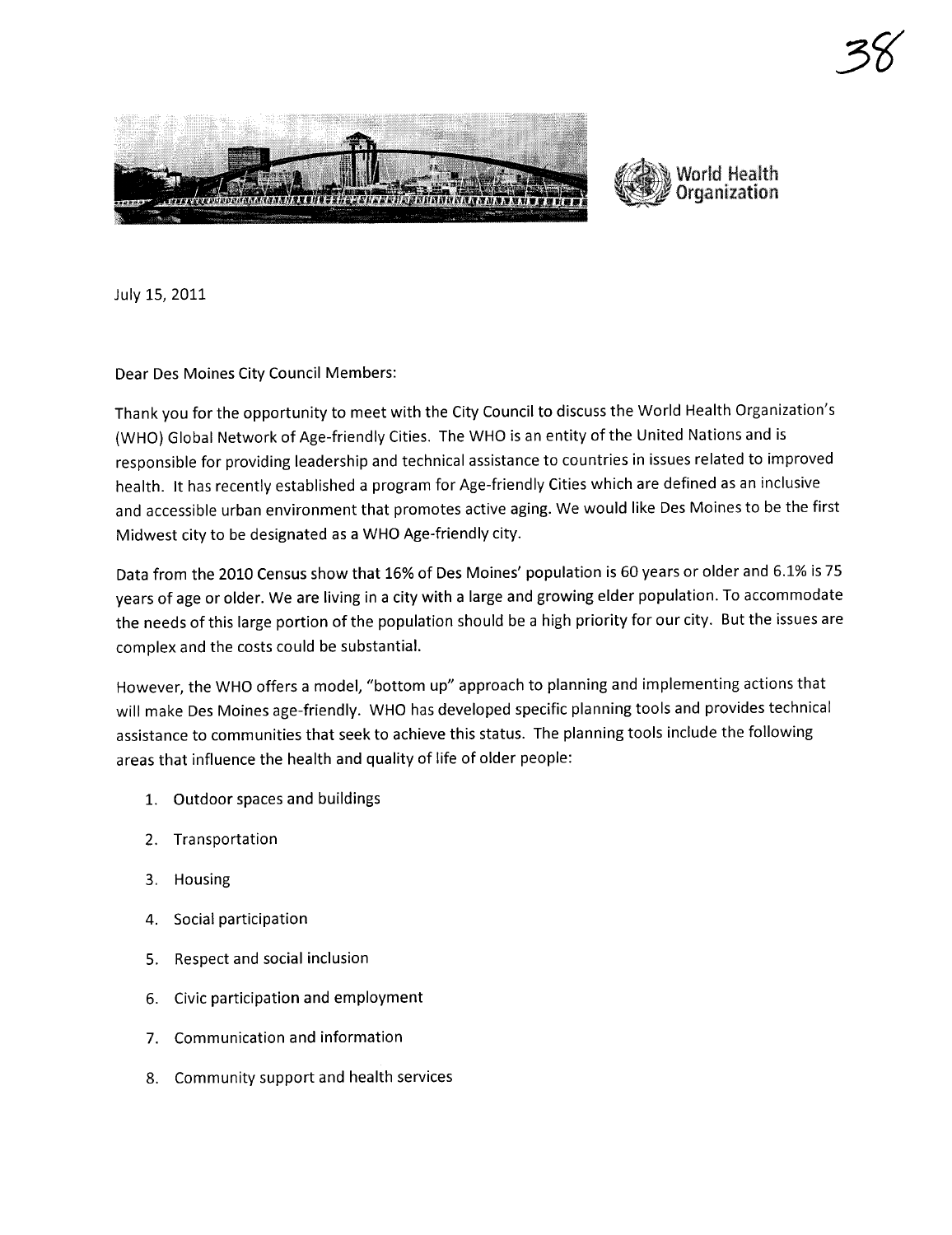These areas of interest parallel those of the work of the Capital Crossroads: A Vision for Greater Des Moines & Central Iowa. To become a member of the WHO Global Network of Age-friendly Cities, Des Moines must complete a simple application form and send a letter from the Mayor committing the city to a cycle of four stages:

First, a two year-planning phase, this includes establishing a process that involves older people. It then completes a baseline assessment of age-friendliness of the city. Then, based on these assessments, a three-year, city-wide action plan is developed with indicators identified to measure progress.

Second, a two-year implementation phase, during which the action plan is submitted to WHO for review and endorsement. The plan is then implemented.

Third, a one year evaluation phase, during which a progress report is submitted to WHO, outlining progress when measured against the indicators identified in Phase 1.

Fourth, an ongoing continual improvement phase, in which a new five-year plan is developed

This effort can be conducted without significant city resources. A volunteer committee has been appointed (see attachment) which will take responsibility for overseeing the various phases of the program. WHO will identify best practices, propose implementation guidelines and provide technical assistance and training.

We are requesting that the Des Moines City Council submit the application and a letter from Mayor Cownie committing Des Moines to the process of the WHO Network of Age-friendly Cities.

Respectfully,

yokat

Yogesh Shah, MD

Associate Dean for Global Health

Des Moines University

Duec. Olah

Joel L. Olah, Ph.D., LNHA

Executive Director

Aging Resources of Central Iowa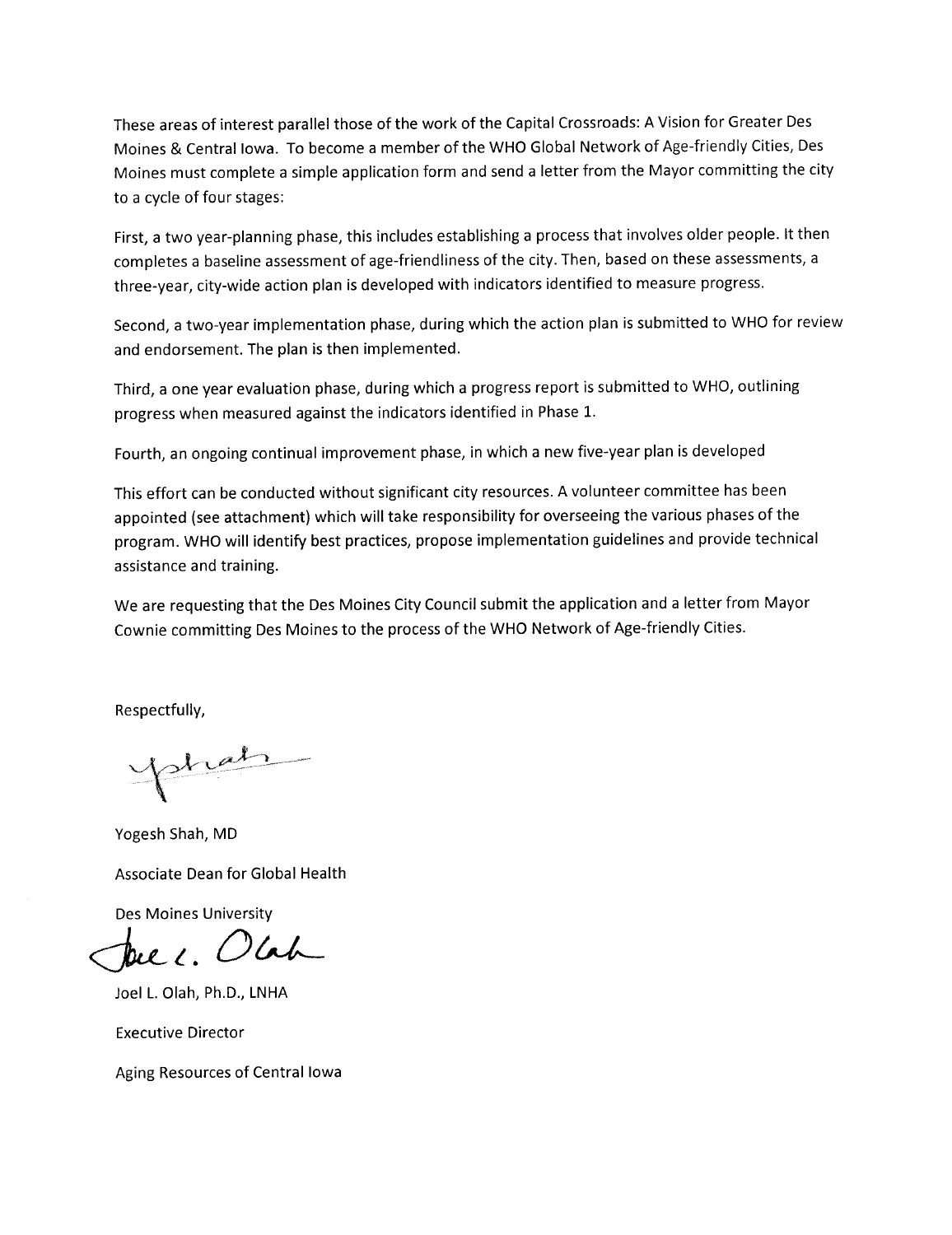

3gr

Global Network Advisory Committee Members Directory

Name: Yogi Shah, Co-chair Current Position: Associate Dean of Global Health, Des Moines University Past Positions/Experience: Board Certified Geriatrician Director, Memory Clinic; Des Moines University Address: 3200 Grand Avenue, Des Moines, IA 50312 Email: yogesh.shah(9dmu.edu Contact Phone: (w) 515-271-1369 (c) 515-201-6234

Name: Joel Olah, Co-chair Current Position: Executive Director, Aging Resources of Central Iowa Past Positions/Experience: Gerontologist, 40 years experience in aging and health care admin. Address: 5835 Grand Ave., Suite 106, Des Moines, IA 50312 Email: joel.olah(9agingresources.com Contact Phone: (w) 515-255-6142 (ext. 319) (c) 515-975-2058

Name: John "Pat" Dorrian Past Positions/Experience: Mayor, City of Des Moines Address: 1224 Scenic Circle, West Des Moines, IA 50265 Email: j.c.dorrian(9msn.com Contact Phone: 515-240-9090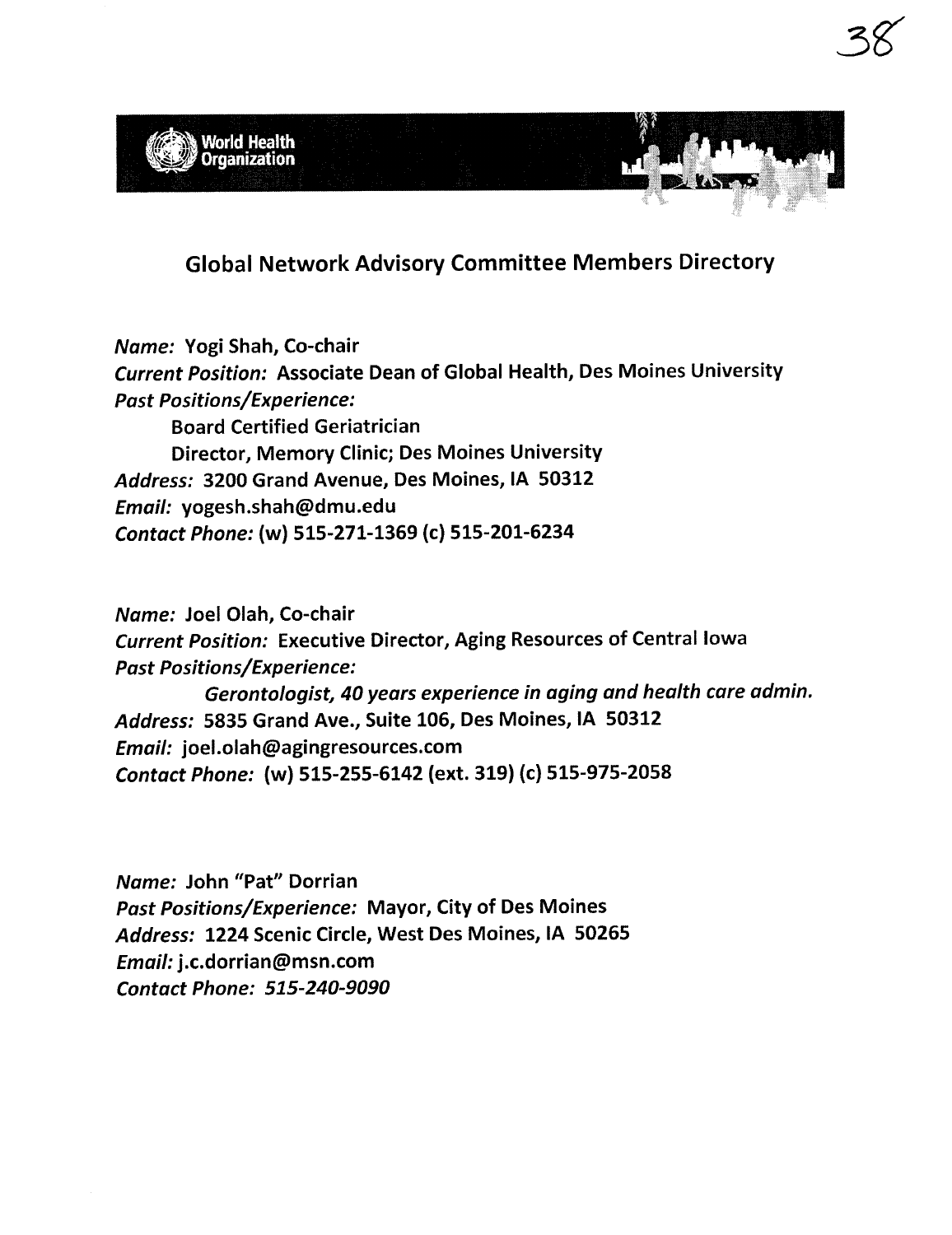

Global Network Advisory Committee Members Directory (con.)

Name: Angela Franklin Current Position: President, Des Moines University Past Positions/Experience: (insert) Address: 3200 Grand Ave., Des Moines, IA 50312 Email: angela.franklin(9dmu.edu Contact Phone: 515-271-1500

Name: Barry Griswell Current Position: President, Community Foundation of Greater Des Moines Past Positions/Experience: Past CEO, Principal Financial Group Past president and CEO, MetLife Marketing Corp. Co-chair, Capital Crossroads Past president, Greater Community Foundation Address: 1915 Grand Ave., Des Moines, IA 50309 Email: griswell@desmoinesfoundation.org Contact Phone: 515-883-2626

Name: Mary Mincer Hansen Current Position: Program Director, Master of Public Health Program, DMU Past Positions/Experience:

Past Director, Iowa Dept. of Public Health Address: 3200 Grand, Des Moines, IA 50312 Email: mary.hansen(9dmu.edu Contact Phone: (w) 515-271-1367 (c) 641-757-9777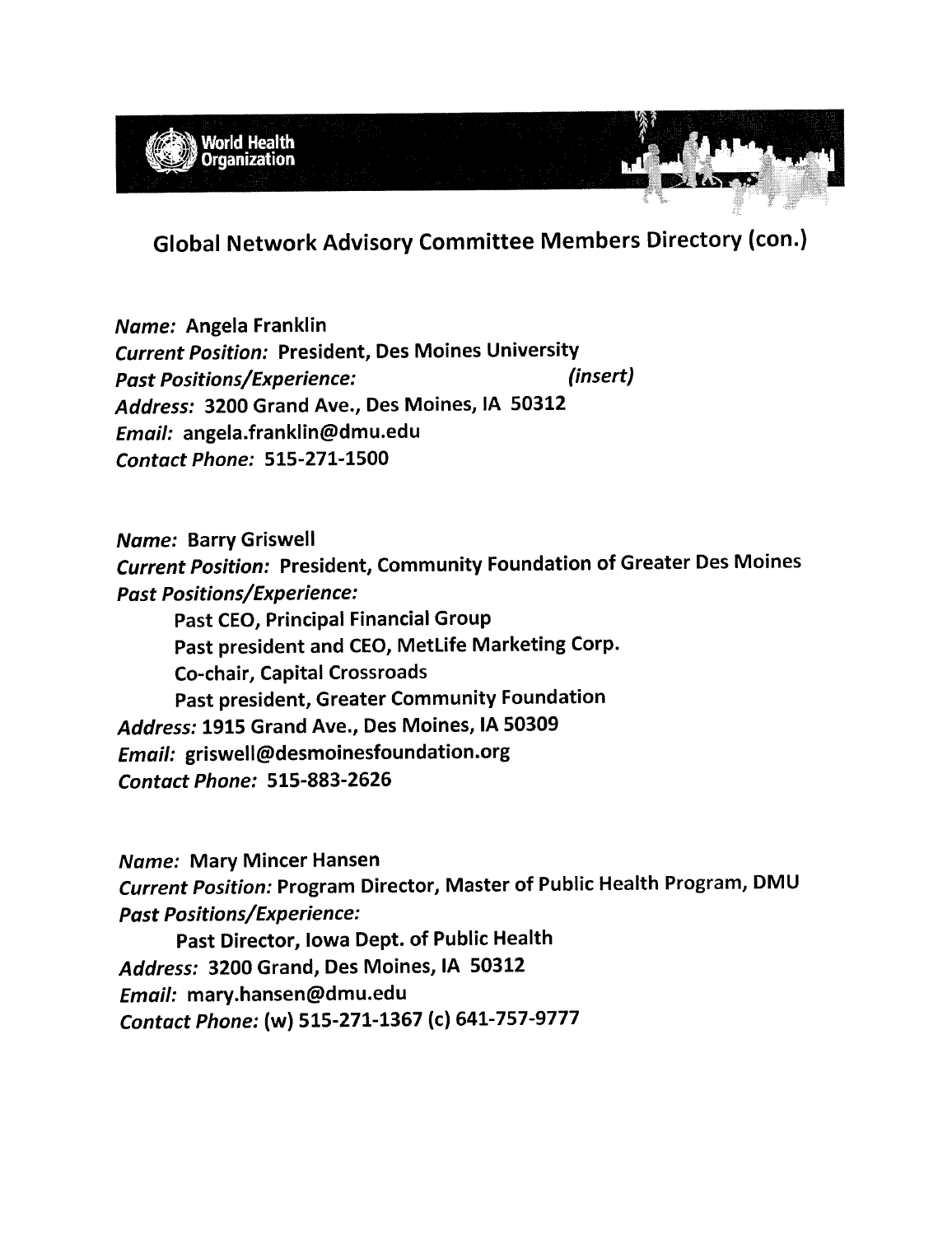

Name: Donna Harvey Current Position: Director, Iowa Department on Aging Past Position/Experience: Executive Director, Hawkeye Valley Area Agency on Aging Past President, National Association of Area Agencies on Aging Address: 510 East 12<sup>th</sup> Street, Suite 2, Des Moines, IA 50319 Email: donna.harvev@iowa.gov Contact Phone: 515-725-3301

Name: John Johnson Current Position: Principal, The Downtown SchooL. Past Positions/Experience: (insert) Address: 1800 Grand Ave, Des Moines IA 50309 Email: john.johnson(9dmps.k12.ia.us Contact Phone: 515-242-8422

Name: Phil Latessa Current Position: President, Empower Tanzania Inc. Past Positions/Experience: Past Executive Director, Iowa Sister States Address: 4209 125<sup>th</sup> Street, Urbandale, IA 50323 Email: phillatessa@gmail.com Contact Phone: 515-250-2501

Name: Bob Mahaffey Current Position: Vice-President and Treasurer, Anderson Erickson Dairy Past Positions/Experience:

City Councilman, Ward II, Des Moines

Vice-Chair, Des Moines Area Regional Transit Authority (DART) Address: 2420 East University Avenue, Des Moines, IA 50317 Email: mahafb@aedairy.com Contact Phone: 515-263-6349 (c) 515-202-0257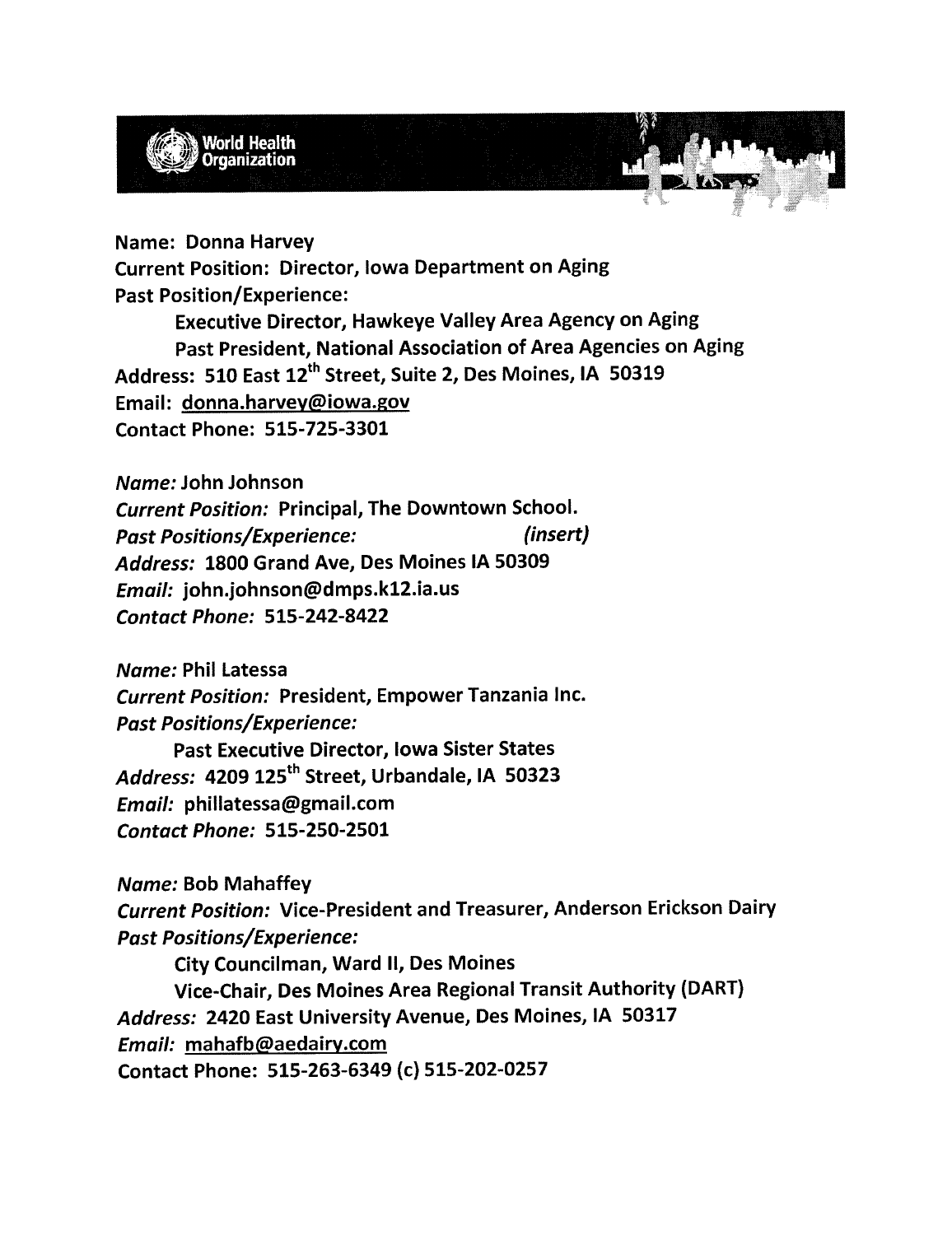

Name: Gene Meyer Current Position: Vice-President, Strategic Initiatives, Greater Des Moines Partnership Past Positions/Experience: Past Commissioner, Iowa Department of Public Safety Past Mayor, West Des Moines, IA Address: 700 Locust Street, Suite 100, Des Moines, IA 50309 Email: gmeyer@desmoinesmetro.com

Contact Phone: 515-286-4917

Name: Sally Pederson

Current Position: Executive Director, Iowa Initiative Past Positions/Experience:

45<sup>th</sup> Lieutenant Governor, State of Iowa Past Executive, Meredith Corporation Past President, Polk County Health Services Address: 5007 Woodland Ave., Des Moines, IA 50312 Email: Sallydsm@aol.com Contact Phone: 515-279-3969

Name: Suku Radia

Current Position: President & CEO, Bankers Trust Past Positions/Experience:

Past President & CFO, Meredith Corporation Past President, Des Moines Rotary Club Past chair, Greater Des Moines Partnership Past chair, the Greater Des Moines Committee Address: 453 7<sup>th</sup> Street, Des Moines, IA 50309 Email: Sradia(9bankerstrust.com Contact Phone: (w) 515-245-5656, (c) 515-490-9609